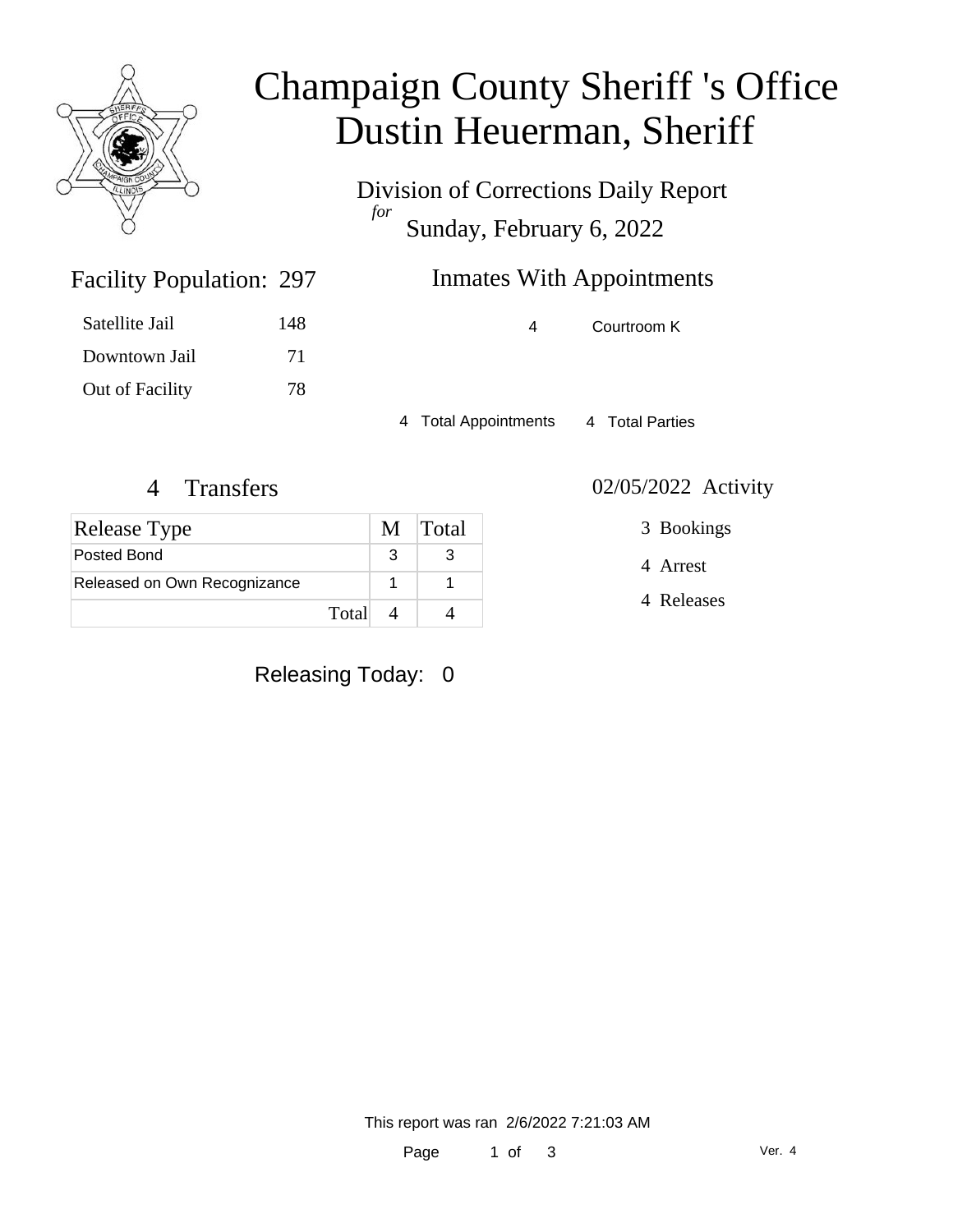

# Champaign County Sheriff 's Office Dustin Heuerman, Sheriff

Division of Corrections Daily Report *for* Sunday, February 6, 2022

### Custody Status Count

- Direct Criminal Contempt 1
- Electronic Home Dentention 14
	- Felony Arraignment 9
		- Felony Other 1
	- Felony Pre-Sentence 7
		- Felony Pre-Trial 209
	- Felony Pre-Trial DUI 4
	- Felony Sentenced CCSO 5
	- Felony Sentenced IDOC 32
		- Hold Sentenced IDOC 1
	- Misdemeanor Arraignment 3
		- Misdemeanor Other 1
		- Misdemeanor Pre-Trial 4
			- Petition to Revoke 1
			- Remanded to DHS 4
		- Traffic Sentenced CCSO 1
			- Total 297